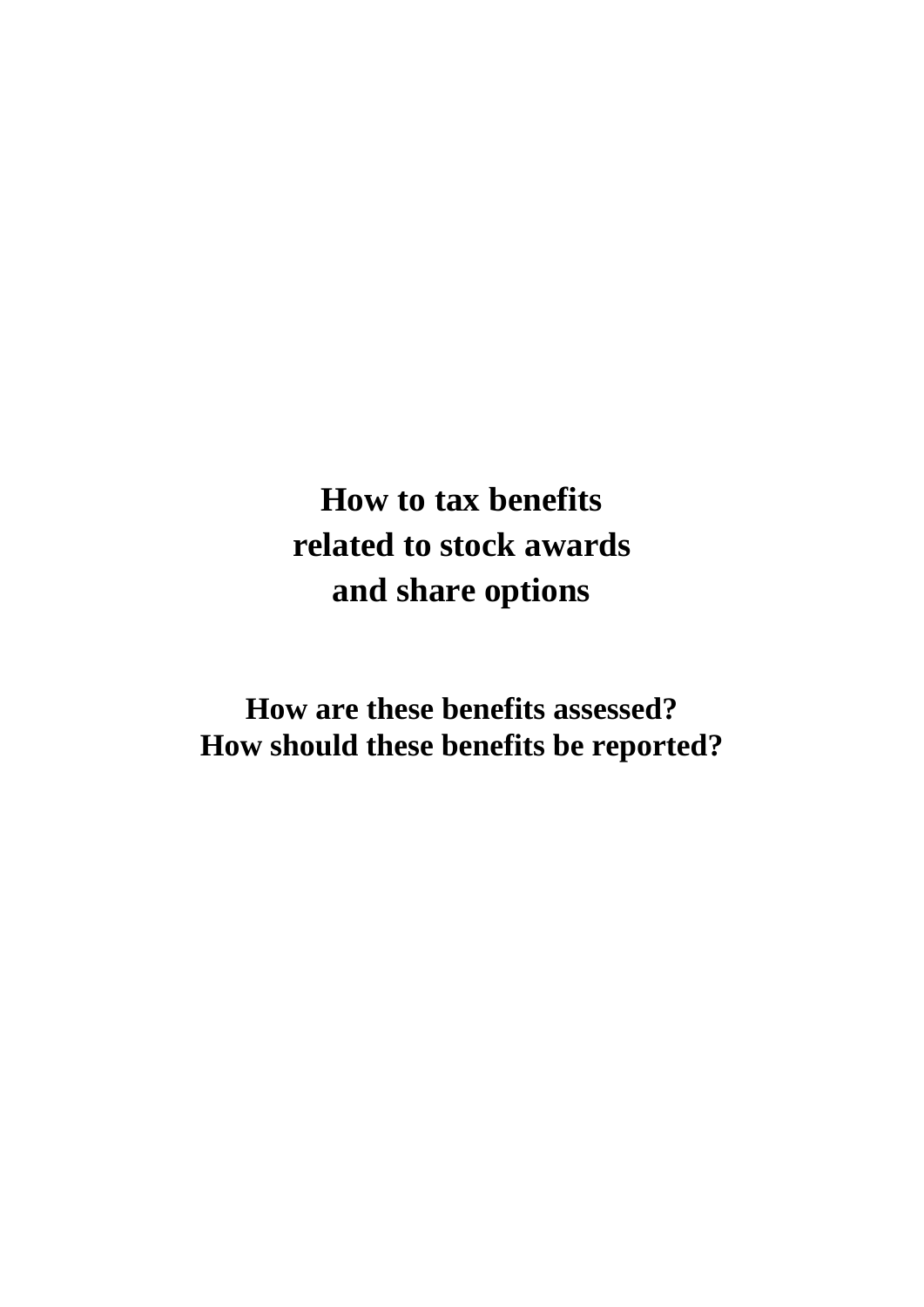# **Foreword**

You have to pay Salaries Tax on benefits associated with stock-based awards arising from your office/employment.

If you are granted a right to acquire shares within a period of time in the future (i.e., a share option), you will be assessed to tax under section  $9(1)(d)$  of the Inland Revenue Ordinance (IRO) on a notional gain, not when the option is granted to you, but when you exercise, assign or release that option.

An award of shares to you not in the form of options may also give rise to a benefit assessable as a perquisite under section 9(1)(a) of the IRO. You will be assessed to tax in the year you are awarded the shares.

Both you and your employer must observe reporting requirements in tax returns. Failure to do so may result in heavy penalties.

Any gain/loss realized from the subsequent sale of the shares by you is usually non-taxable/non-deductible.

## **How to tax benefits related to share awards**

If shares are awarded to you free of charge, the market price of the shares will be included in your assessable income. If the market price is \$5, you pay tax on \$5.

If you are allowed to buy shares at 80% of the market price and you pay \$4 for the shares, you pay tax on \$1.

If you are allowed to buy shares at \$5 when the market price is \$5, there is no benefit and therefore there is no tax implication.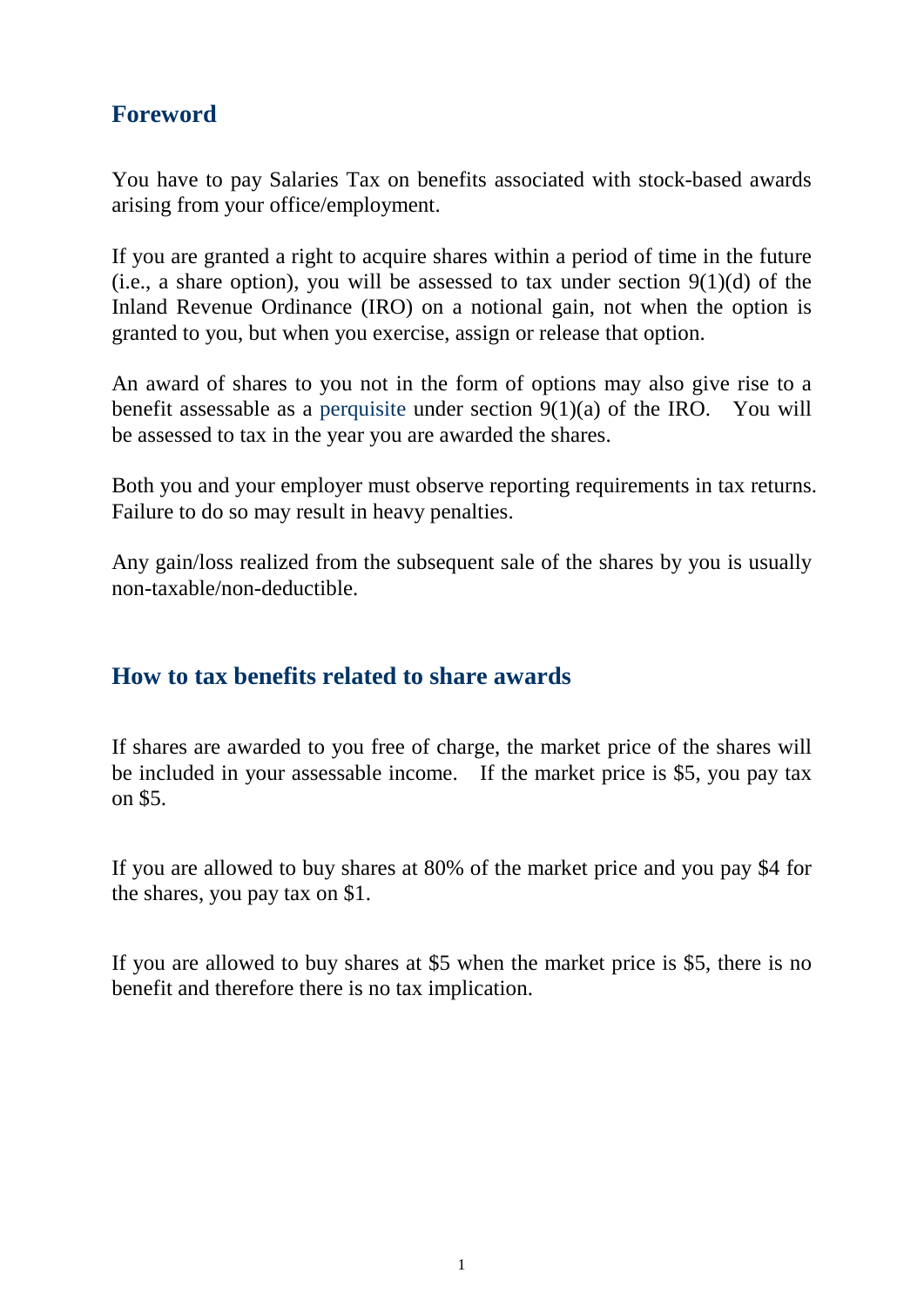## **How to report share awards**

#### (1) Employee/director

Report benefits derived from share awards in Part 4.1 of your Tax Return – Individuals (BIR60).

#### (2) Employer

The benefit from share awards should be reported as the employee's income under

- item 11 (k) on  $IR56B$
- item 12  $(k)$  on IR56F
- item 11  $(k)$  on IR56G

#### **Examples**

| <b>Scenario</b>                                                                                                                                                                                                                                                       | <b>How to report</b>                                                                                                                                                                                                                                                                                                                                                       |
|-----------------------------------------------------------------------------------------------------------------------------------------------------------------------------------------------------------------------------------------------------------------------|----------------------------------------------------------------------------------------------------------------------------------------------------------------------------------------------------------------------------------------------------------------------------------------------------------------------------------------------------------------------------|
| (a) On $1$ August 2021, Mr LI was<br>granted $2,000$<br>shares<br>of<br>his<br>employer, Company X.<br>On that<br>day the market price was \$20 per<br>share. Mr LI left employment on 28<br>February 2022.                                                           | (a) Company X should report in item<br>$12(k)$ of IR56F "share award of<br>\$40,000" (i.e. 2,000 shares x \$20 per<br>share) in year of assessment 2021/22.                                                                                                                                                                                                                |
| (b) Same as scenario (a), but before<br>leaving employment Mr LI sold all<br>the shares at unit price of \$25 on 16<br>February 2022.                                                                                                                                 | (b) Company $X$ 's obligation remains the<br>same as for scenario $(a) - i.e.,$ report<br>on IR56F "share award of \$40,000".<br>Any gain arising from the subsequent<br>sale of the shares (i.e., \$5 per share) by<br>Mr. LI is not chargeable to tax. Hence,<br>neither the employer nor the employee<br>has to report any gain/loss from the<br>actual sale of shares. |
| (c) On 2 October 2021, Ms WONG<br>bought from her employer Company<br>X, 1,000 shares of Company Y, at<br>the price of \$2 per share. On that<br>day the market price of Company<br>Y's shares was \$5 per share.<br>Company Y is the parent company<br>of Company X. | (c) Company X should report in item<br>$11(k)$ of IR56B for the year of<br>assessment 2021/22 (i.e. for the year<br>ended 31 March 2022) "share award<br>of \$3,000" [i.e. 1,000 shares x $$(5-2)$ ].                                                                                                                                                                      |
| Ms WONG is on her employer's<br>payroll as at 31 March 2022.                                                                                                                                                                                                          |                                                                                                                                                                                                                                                                                                                                                                            |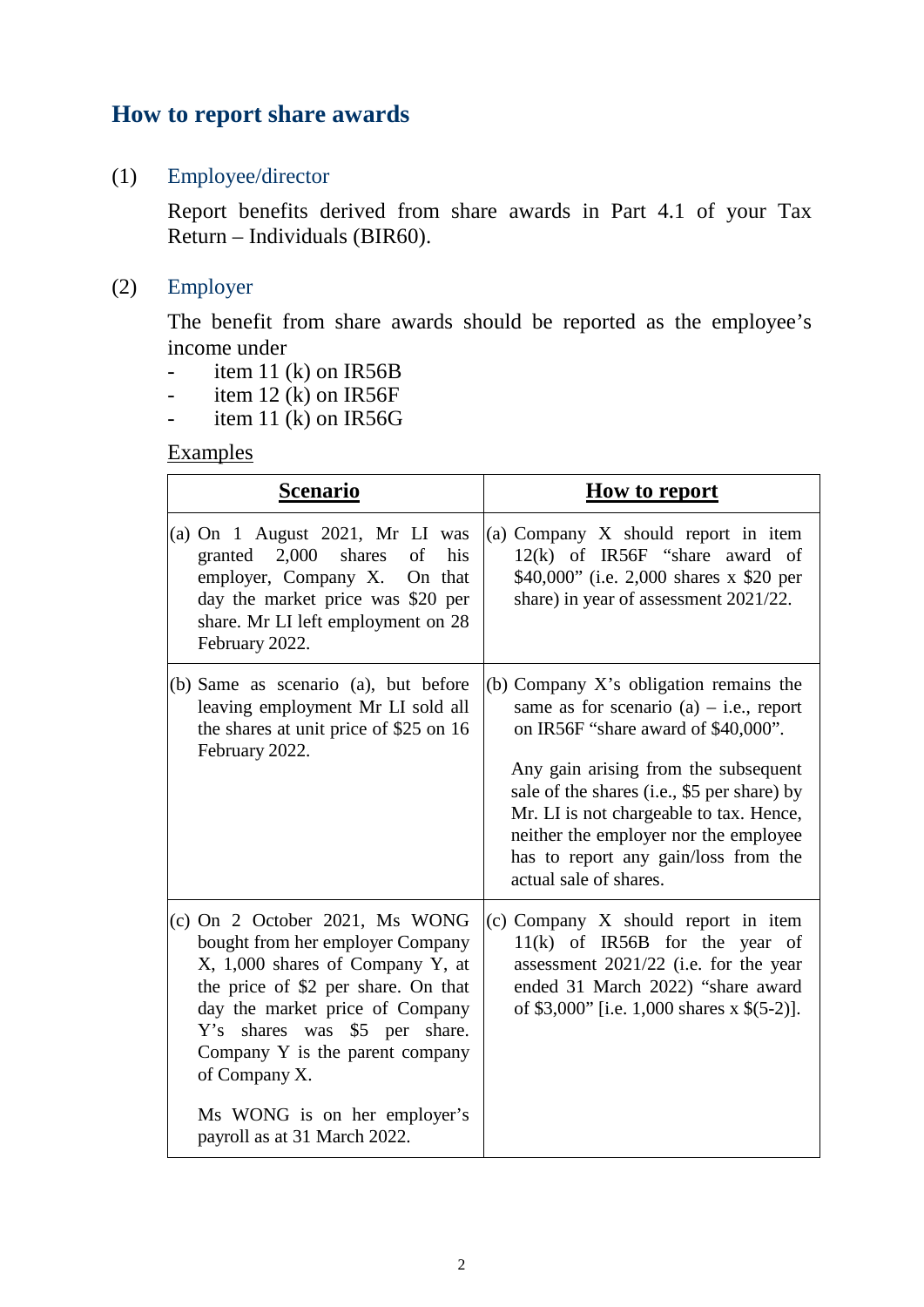The grant of such share or stock awards constitutes taxable perquisites. The timing of derivation of the benefit and of valuation of the benefit for tax purposes will generally be determined by terms governing the awards and circumstances under which the awards are granted. If clarification is required, the employer may write to the Assessor, quoting the Employer's file reference, with copies of the relevant share award scheme, name of a responsible person and a daytime telephone number for contact.

## **How to tax benefits related to share options**

There are many types of share option schemes. In broad terms, the tax benefit of the share option is the difference between the price paid and the market price at the time of exercise. For example, if you exercise a right to buy shares at \$3 when the market price is \$5, you pay tax on \$2.

In the case of assignment or release of the share option, the tax benefit is usually the actual amount of money received by you from such assignment or release, less costs for acquiring the option, if any.

The following four examples will help you understand the basic concept.

## *Example 1 Exercise of a share option in respect of shares of the employer*

Company X is a listed company in Hong Kong. On 25 March 2020, it granted Mr Chan, its marketing manager, a right to acquire 500 shares of Company X at an exercise price of \$100 per share within 3 years from 1 May 2020.

Mr Chan exercised the option on 2 June 2021 and paid \$50,000 to acquire 500 shares of Company X. On the exercise day, the market price of Company X's share was \$140.

For tax purposes

♦ Mr Chan has obtained a "share option gain" chargeable to Salaries Tax by the exercise of the share option. His assessable income for the year of assessment 2021/22 is computed as follows :

|                                   | Share option gain $\{(140 - 100) \times 500\}$ | 20,000  |
|-----------------------------------|------------------------------------------------|---------|
| Add: Other assessable income, say |                                                | 600,000 |
| Total assessable income           |                                                | 620,000 |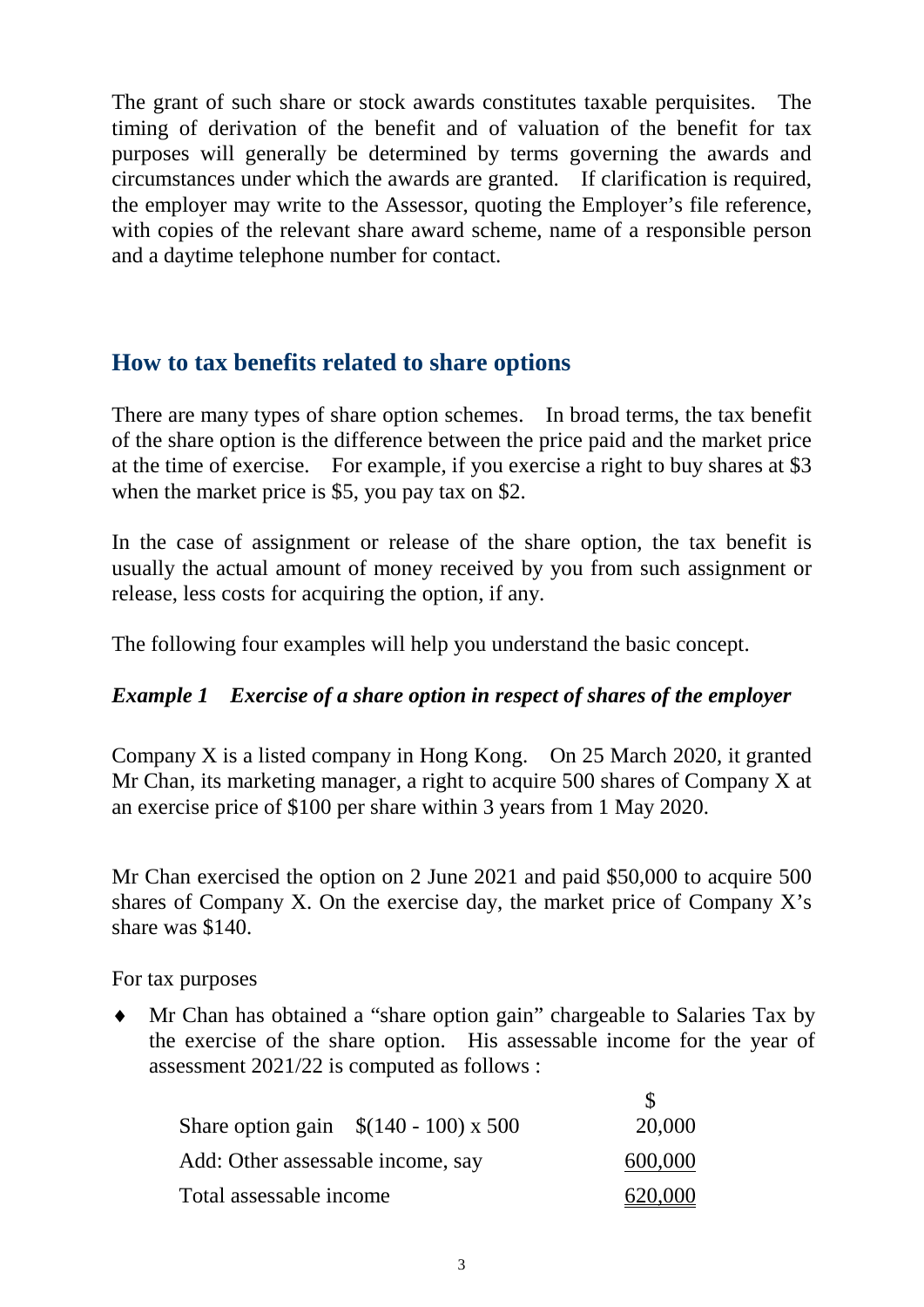♦ Mr Chan's employer should report this \$20,000 as "share option gain" in the Employer's Return.

#### *Example 2 Exercise of a share option in respect of shares of a non-Hong Kong company*

Company B is a non-Hong Kong listed company and has a subsidiary company, Company C, in Hong Kong. As the accounting manager of Company C, Mr Lee was granted on 1 September 2020, a right to acquire 10,000 shares of Company B at an exercise price of US \$20 per share within 3 years from 1 October 2020.

| Exercise date                                                 | 1 December 2020                     | 3 January 2022                                                         |
|---------------------------------------------------------------|-------------------------------------|------------------------------------------------------------------------|
| No. of shares acquired                                        | 5,000                               | 5,000                                                                  |
| Exercise price                                                | <b>US\$20</b>                       | <b>US\$20</b>                                                          |
| Market price at<br>exercise day                               | <b>US\$30</b>                       | <b>US\$40</b>                                                          |
| Gain realized                                                 | $=$ US\$50,000                      | $(US$30 - US$20) x 5,000$ $(US$40 - US$20) x 5,000$<br>$=$ US\$100,000 |
| Amount of gain that<br>should be reported (in<br>HK\$)        | US\$50,000 x 7.8<br>$=$ HK\$390,000 | US\$100,000 x 7.8<br>$=$ HK\$780,000                                   |
| Year of assessment in<br>which the gain should<br>be reported | 2020/21                             | 2021/22                                                                |

Mr Lee exercised his share option to acquire Company B's shares as follows :

- ♦ Mr Lee's employer should report this \$390,000 as "share option gain" in the 2020/21 Employer's Return.
- ♦ Mr Lee's employer should report this \$780,000 as "share option gain" in the 2021/22 Employer's Return.

#### *Example 3 Assignment of a share option*

If Company X in Example 1 allows Mr Chan to assign his share option to his colleagues, and on 20 January 2022, Mr Chan assigned his option to his colleague, Ms Cheung, for \$10,000.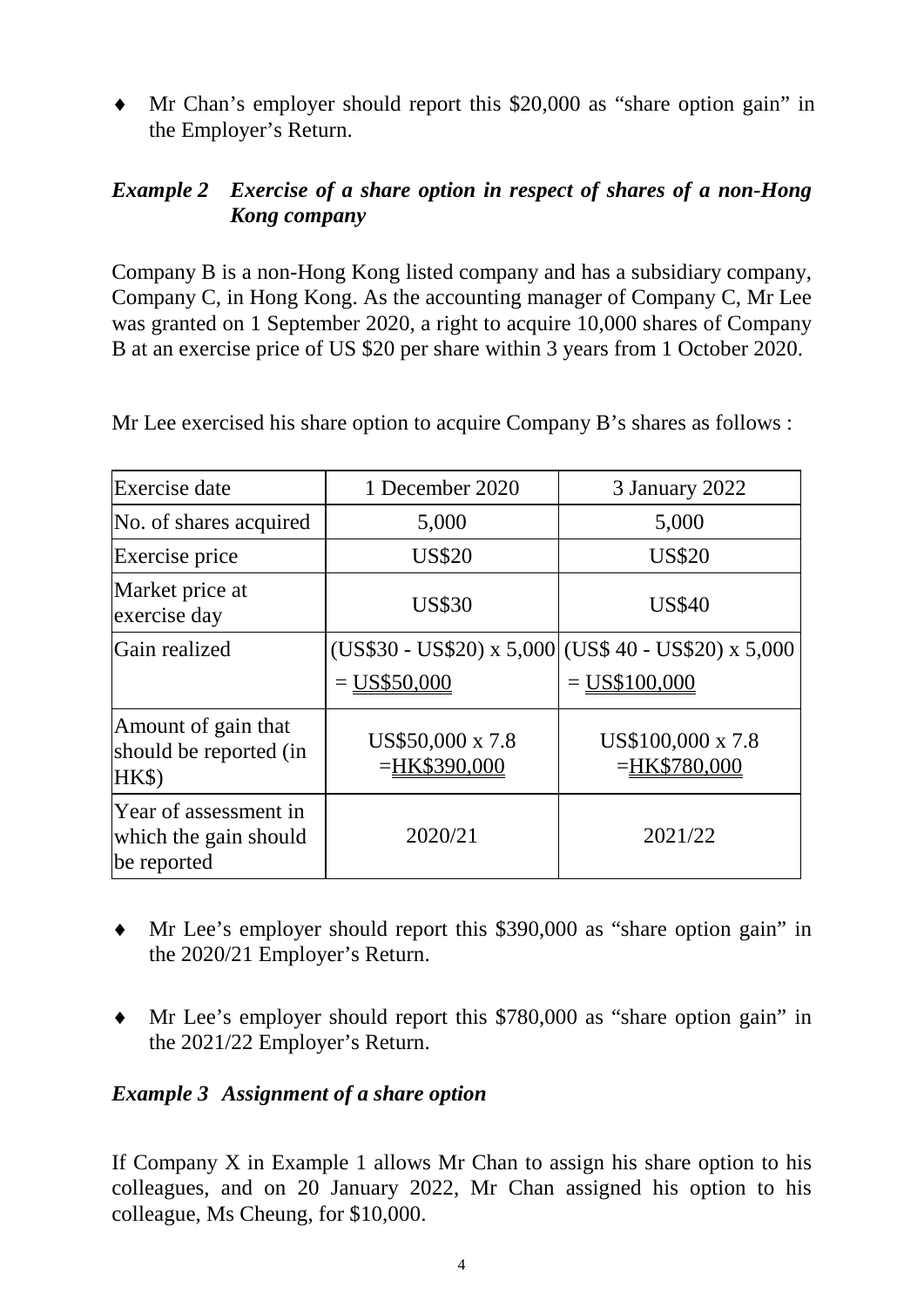For tax purposes, the amount of "share option gain" was \$10,000 and should be included as Mr Chan's assessable income for the year of assessment 2021/22.

#### *Example 4 Release of a share option*

If due to restructuring, Company X in Example 1 became a private company. It paid \$35,000 to Mr Chan on 2 July 2021 for the release of the share option granted to him.

For tax purposes, the amount of "share option gain" was \$35,000 and should be included as Mr Chan's assessable income for the year of assessment 2021/22.

## **How to report share option gains**

- (1) Employee/director
	- ♦ Report benefits derived from stock-based option/awards in Part 4.1 of the Tax Return – Individuals (BIR60) for the relevant year of assessment.
	- Report all taxable gains, including the gains connected with a former employment.

#### (2) Employer

Information to be provided to the Inland Revenue Department is described in the Notes accompanying the Employer's Return and the relevant items in the IR56 series of forms (i.e., IR56B/56E/56F/56G). In summary,

- ♦ report particulars of gains of individual employees/directors in the relevant IR56B/56F/56G for the relevant year in respect of the exercise/assignment/release of the share option. Please see (3) below for reporting the gain on IR56 series;
- ♦ report share option gains of employees/directors who have left employment (and attach a control list);
- ♦ for the year of granting of share option, provide a list, attached to BIR56A, showing names and identity card/passport numbers of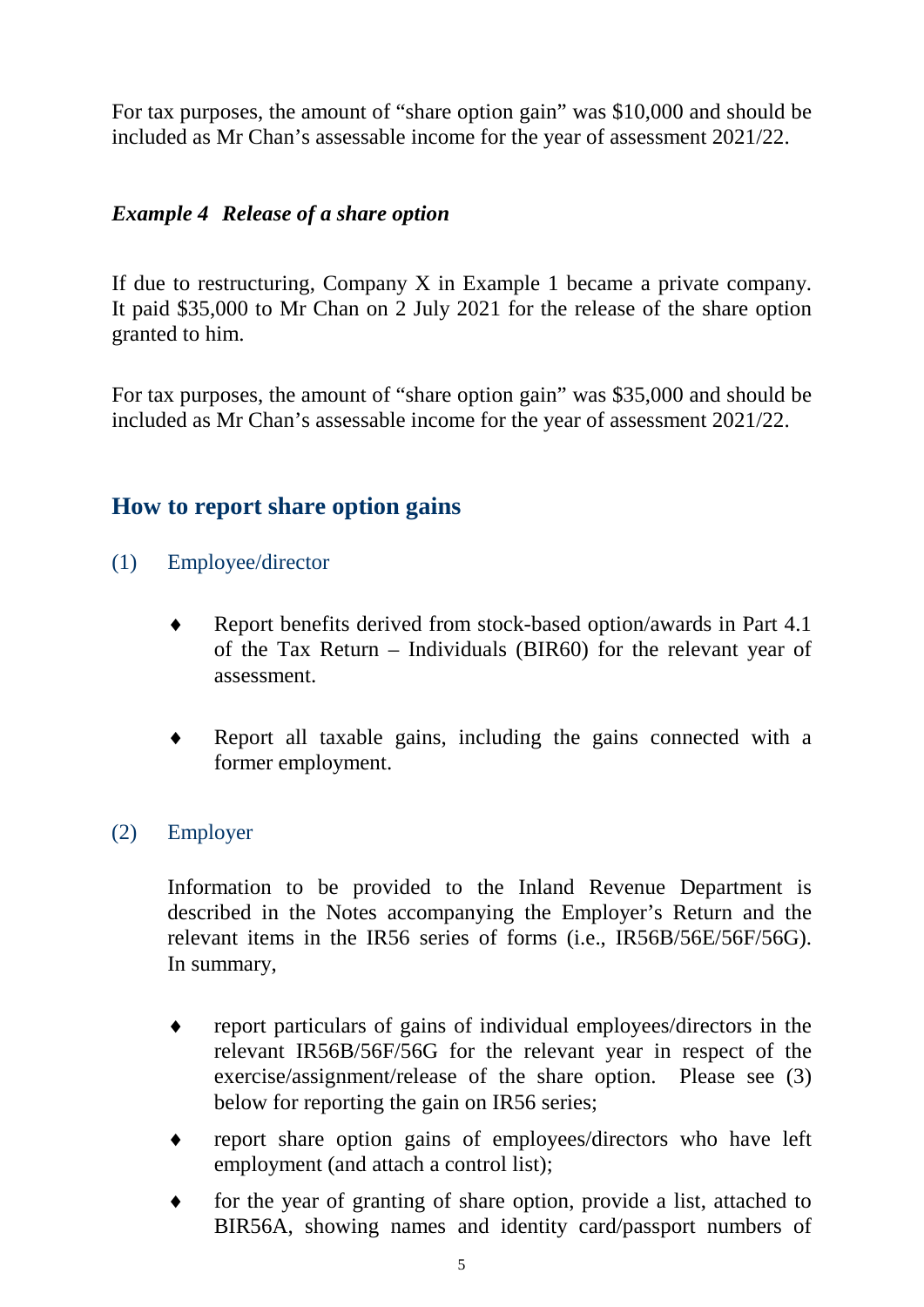employees/directors, the number of shares and the name of company concerned;

- ♦ for employees/directors seconded/assigned to work in Hong Kong who were granted share options carrying conditions prior to their arrival in Hong Kong (and working for a period of time in Hong Kong is amongst those conditions), you must complete item 13 of IR56E for each of these employees/directors and submit a list with the following particulars:-
	- number and types of shares covered by the option
	- consideration, if any, paid for the grant or the option
	- consideration required to exercise the option
	- the period within which the option must be exercised;
- supply employees/directors (including those who have left employment) with a copy of the relevant form IR56 to facilitate their reporting.
- (3) Reporting "share option gains" on IR56B/56F/56G
	- ♦ Gain realized whilst in employment

The employer has to report in item 11 (j) of IR56B the "share" option gain" realized from the exercise/assignment/release of share options by employees/directors still in employment.

About to cease employment

When the employee/director is about to cease employment (without leaving Hong Kong) the employer should report in item 12 (j) of IR56F any "share option gain" realized by him from the exercise/assignment /release of share options.

About to cease employment and leave Hong Kong for good

When the employee/director is about to cease employment and leave Hong Kong, the employer should report in item 11 (j) of IR56G any "share option gain" realized by him from the exercise/assignment /release of share options.

If the employee/director has not yet exercised / assigned / released his rights to share options when he leaves Hong Kong, the employer should report such information in item 18 of IR56G.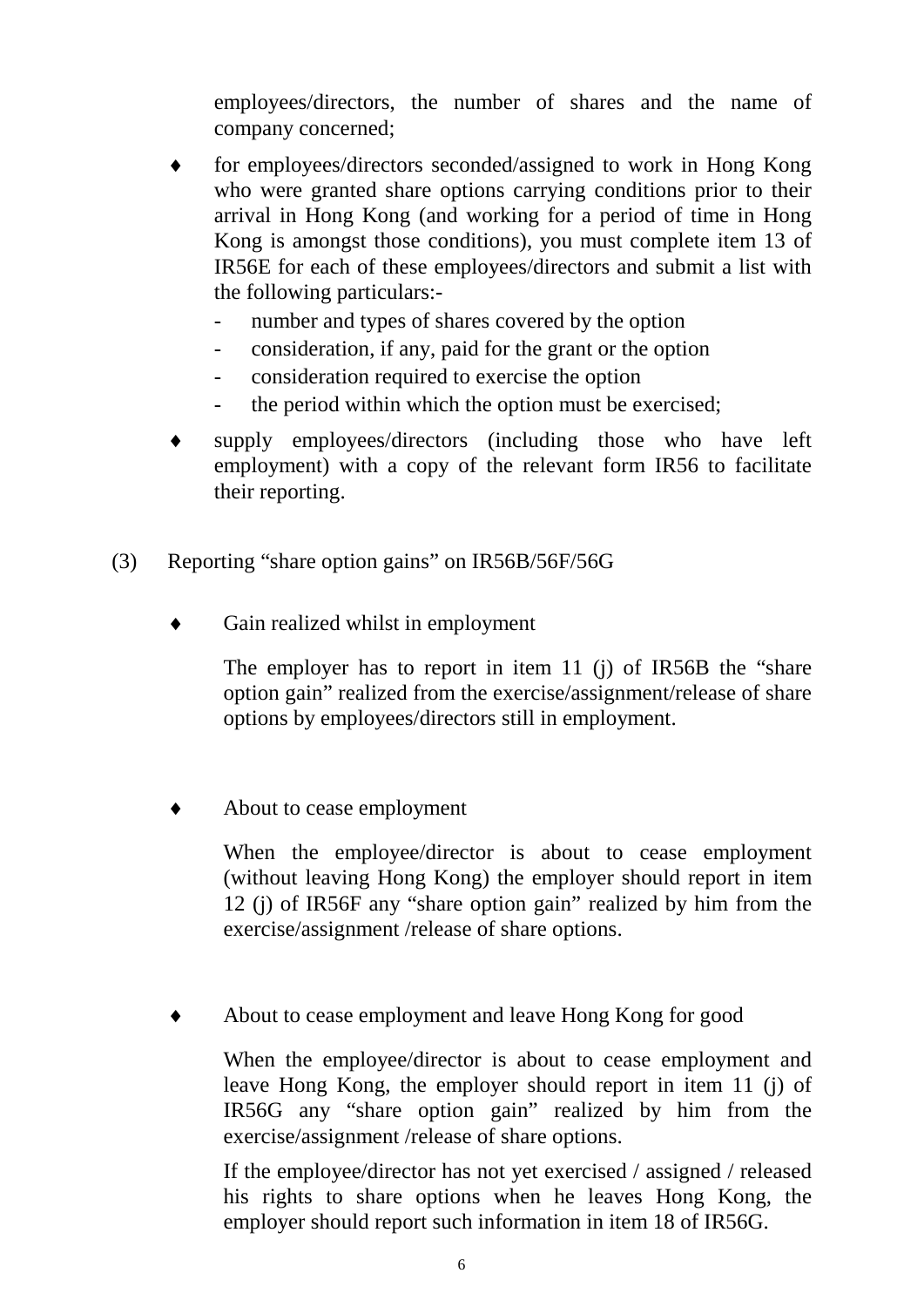The information to be furnished include

- the number of shares not yet exercised, and
- the date of grant.
- Gain realized by former employees/directors
	- (i) after termination of employment, or
	- (ii) after termination of employment and there is departure from Hong Kong,

the employer should report the "share option gain" under item  $11(i)$  on IR56B in the year of assessment when the "share" option gain" is realized (in a year later than the year of termination of employment) and prepare a list, with the following particulars

- name of employee/director
- Hong Kong Identity Card number (or passport number)
- the sheet number of the IR56B concerned.

The employer should also pay attention to the following

- (i) The employer should use IR56B, not IR56F/56G.
- (ii) The "share option gain" realized may be the only item of income to be reported for that year.
- (iii) The employer does not have to furnish IR56B for any former employee who has ceased to earn income chargeable to Salaries Tax and the "share option gain" realized is equal to or less than his single personal allowance.
- (iv) Although the former employee/director has left employment in a particular year of assessment, the employer may still have to furnish IR56B for subsequent years to report the share option gain.